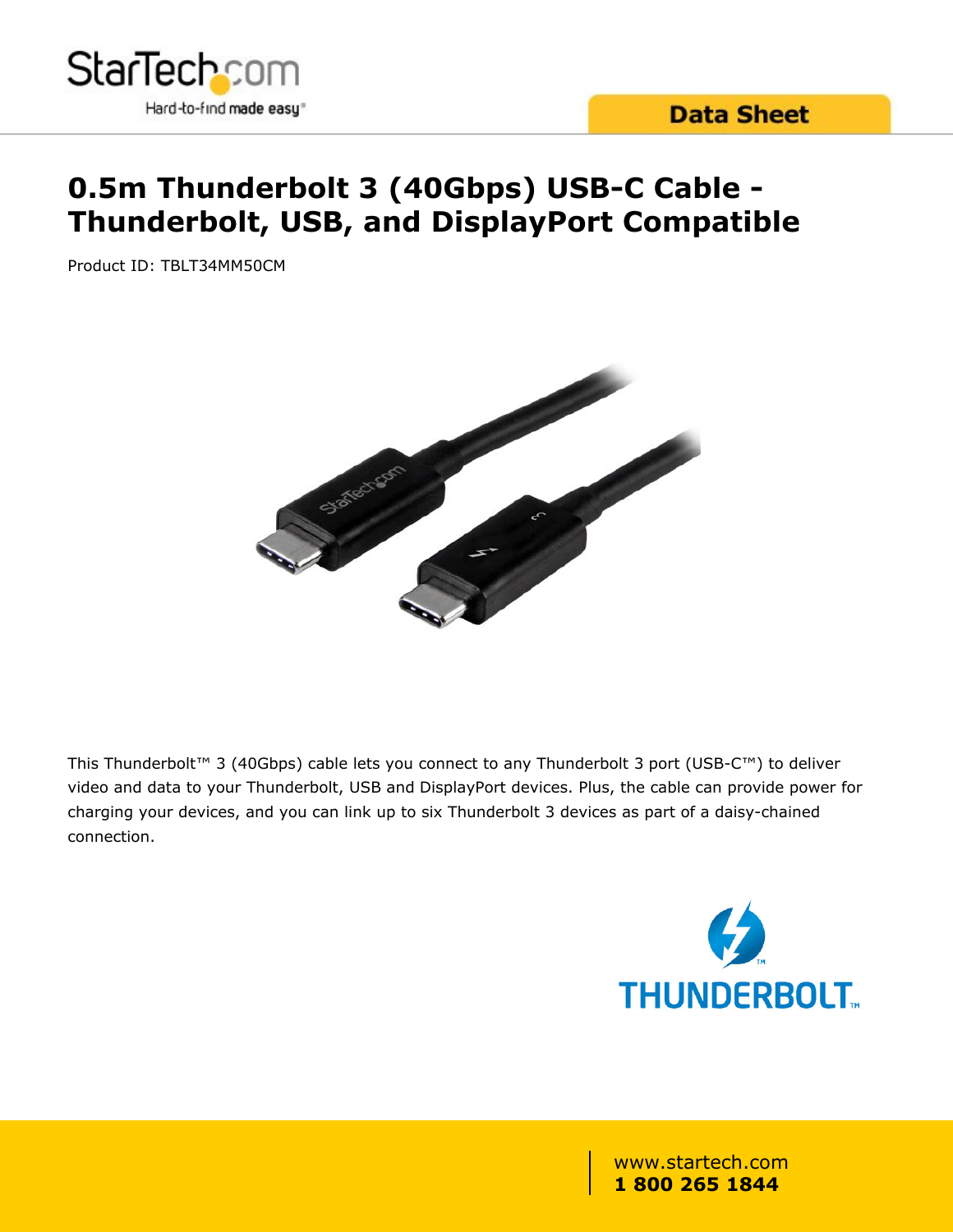



#### **Faster data transfers when connected to Thunderbolt devices**

This cable supports data transfer rates of 40Gbps when connected to a Thunderbolt 3 device, so you can transfer photo and video files at four times the speed of a USB 3.1 Gen 2 (10Gbps) cable. For example, you can transfer a 4K movie in seconds. When connected to a USB 3.1 device, the cable supports data transfer rates of 10Gbps.

#### **USB-C compatible**

The Thunderbolt 3 cable is fully compatible with all of your USB 3.1 Gen 2 devices and can be used for charging and syncing your mobile devices. You can also connect and power USB-C laptops, such as your MacBook or Chromebook™, and USB-C peripherals, such as your portable hard drive and docking station.

#### **Full 4K video**

The cable supports full 4K 60Hz or 5K 60Hz video. The cable also supports DisplayPort 1.2 and is compatible with existing DisplayPort displays. It's perfect for connecting your docking station or laptop to a monitor with astonishing resolution, contrast, and color depth for amazing detail.

#### **Versatile power delivery**

This Thunderbolt 3 cable delivers up to 100W of power for charging a laptop or powering a display, and 15W for bus-powered devices such as a hard drive enclosure.

#### **Thunderbolt networking**

The cable gives you an easy way to bridge multiple Thunderbolt 3 enabled laptops for peer-to-peer 10GbE networking. It's perfect for setting up small workgroups and sharing peripherals such as printers and storage. You can also connect two Thunderbolt 3 laptops together for PC migrations.

The TBLT34MM50CM is backed by a 2-year warranty.

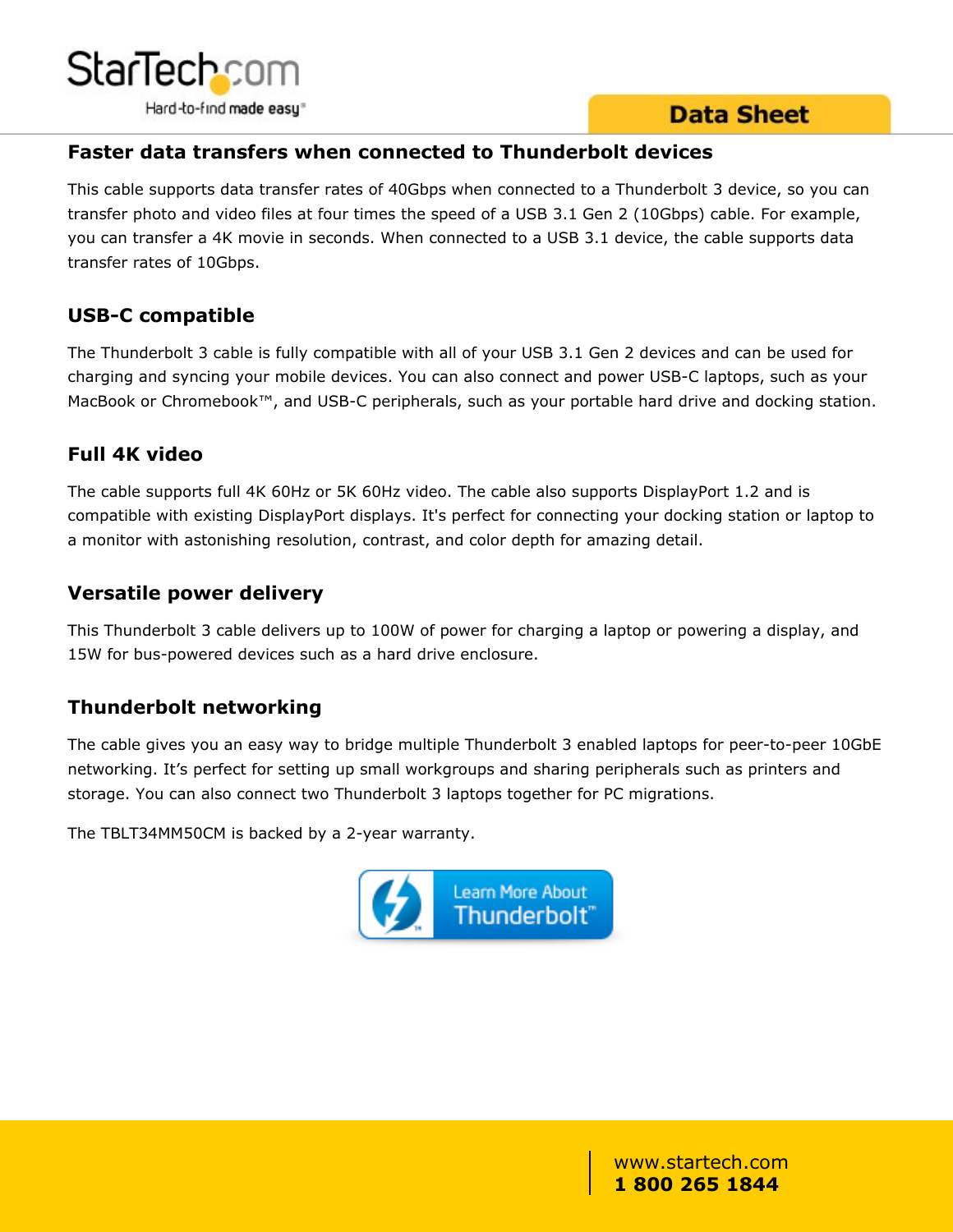

#### **Certifications, Reports and Compatibility**







#### **Applications**

- Connect to any Thunderbolt display or data device
- Connect your Thunderbolt 3 laptop to a docking station, and power your laptop at the same time, with the same cable
- Set up peer-to-peer networking for multiple Thunderbolt 3 laptops
- Connect, charge, and sync your USB 3.1 devices (for example, mobile devices, portable hard drives, and docking stations) with a USB 3.1 capable computer

#### **Features**

- Compatible with Thunderbolt, USB, and DisplayPort devices
- Supports 40Gbps data throughput
- Thunderbolt Certified
- Single monitor at 5K 60Hz or dual monitors at 4K 60Hz
- Single-cable docking while powering your laptop at the same time
- Daisy chain up to 6 devices